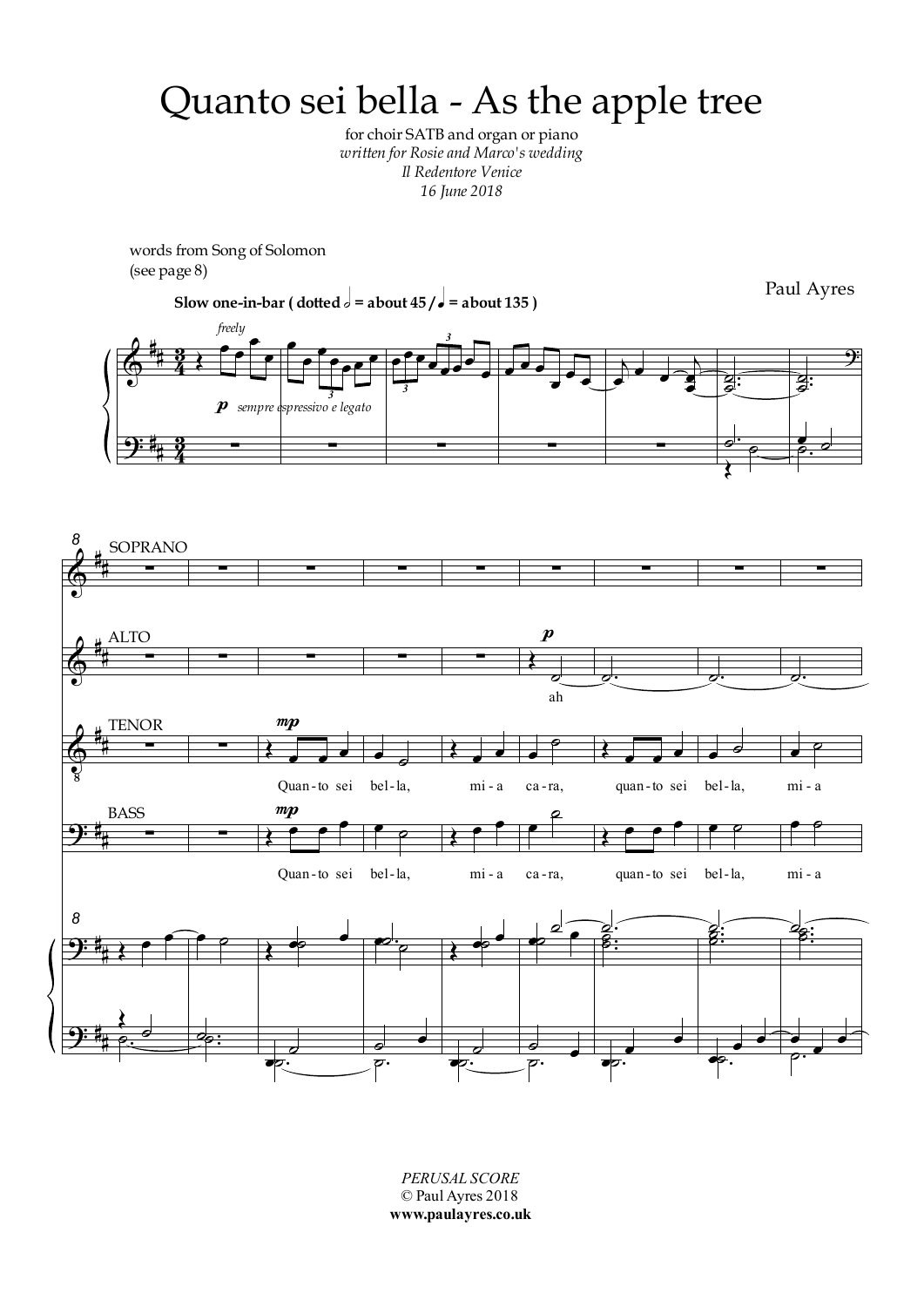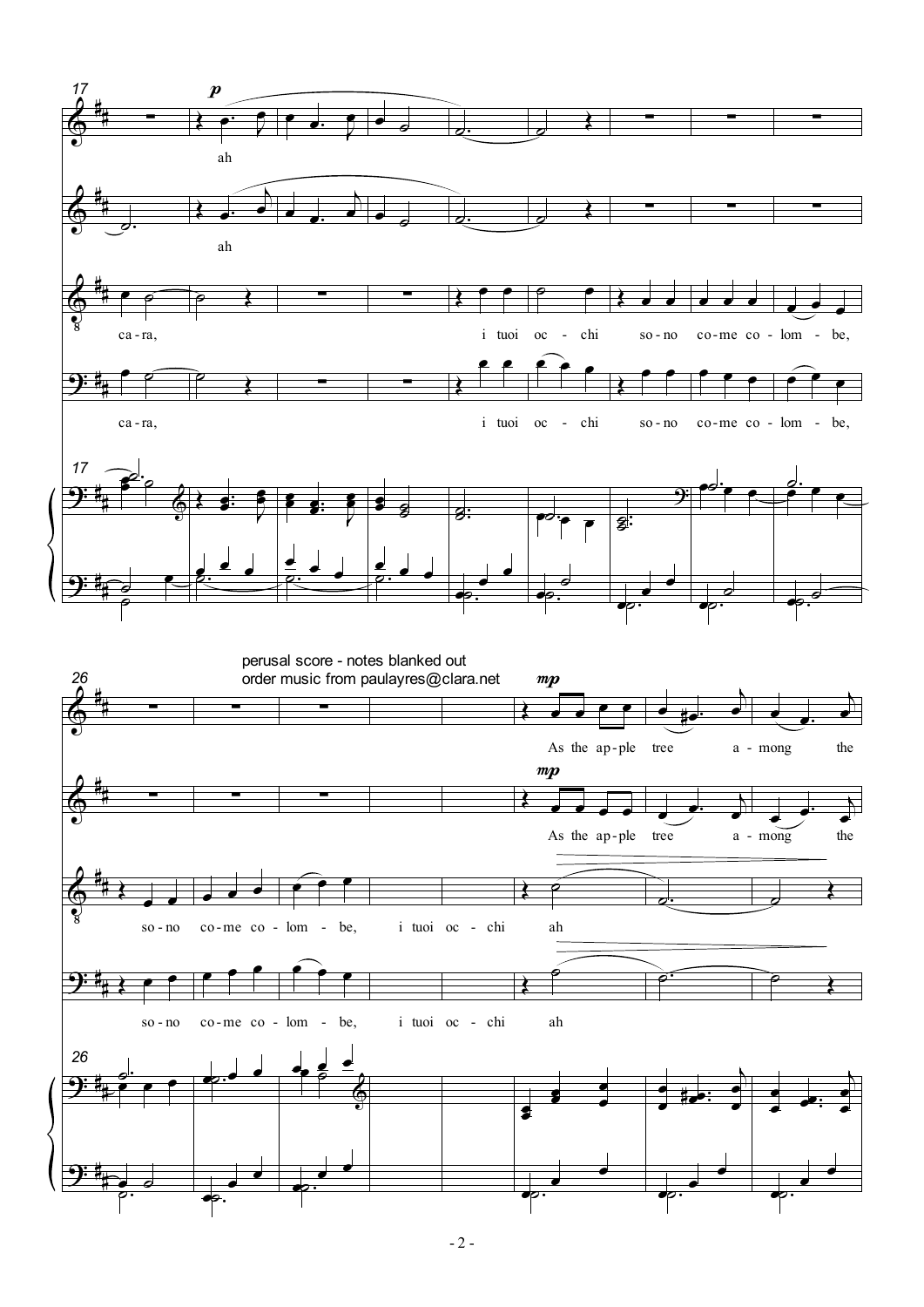

- 3 -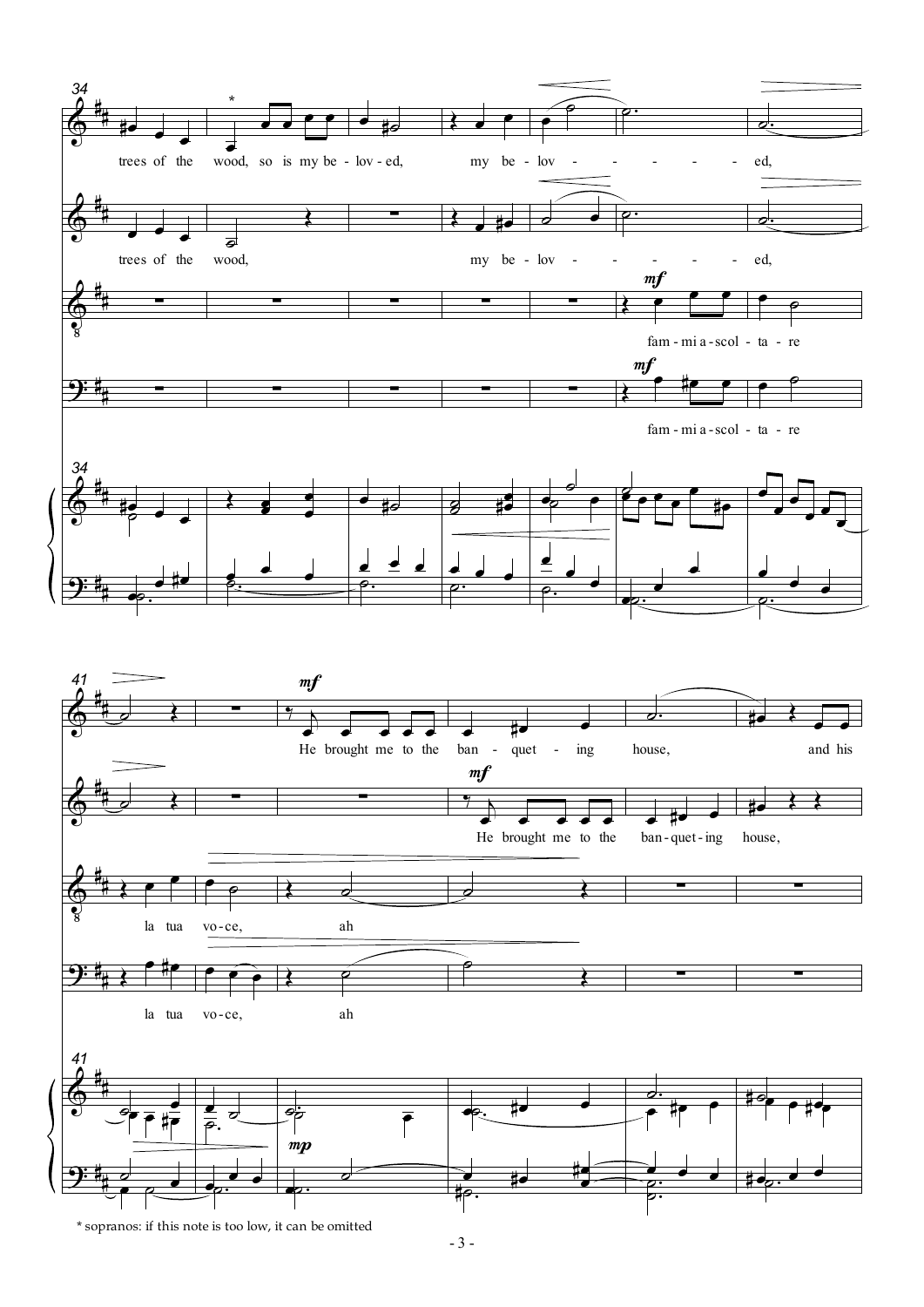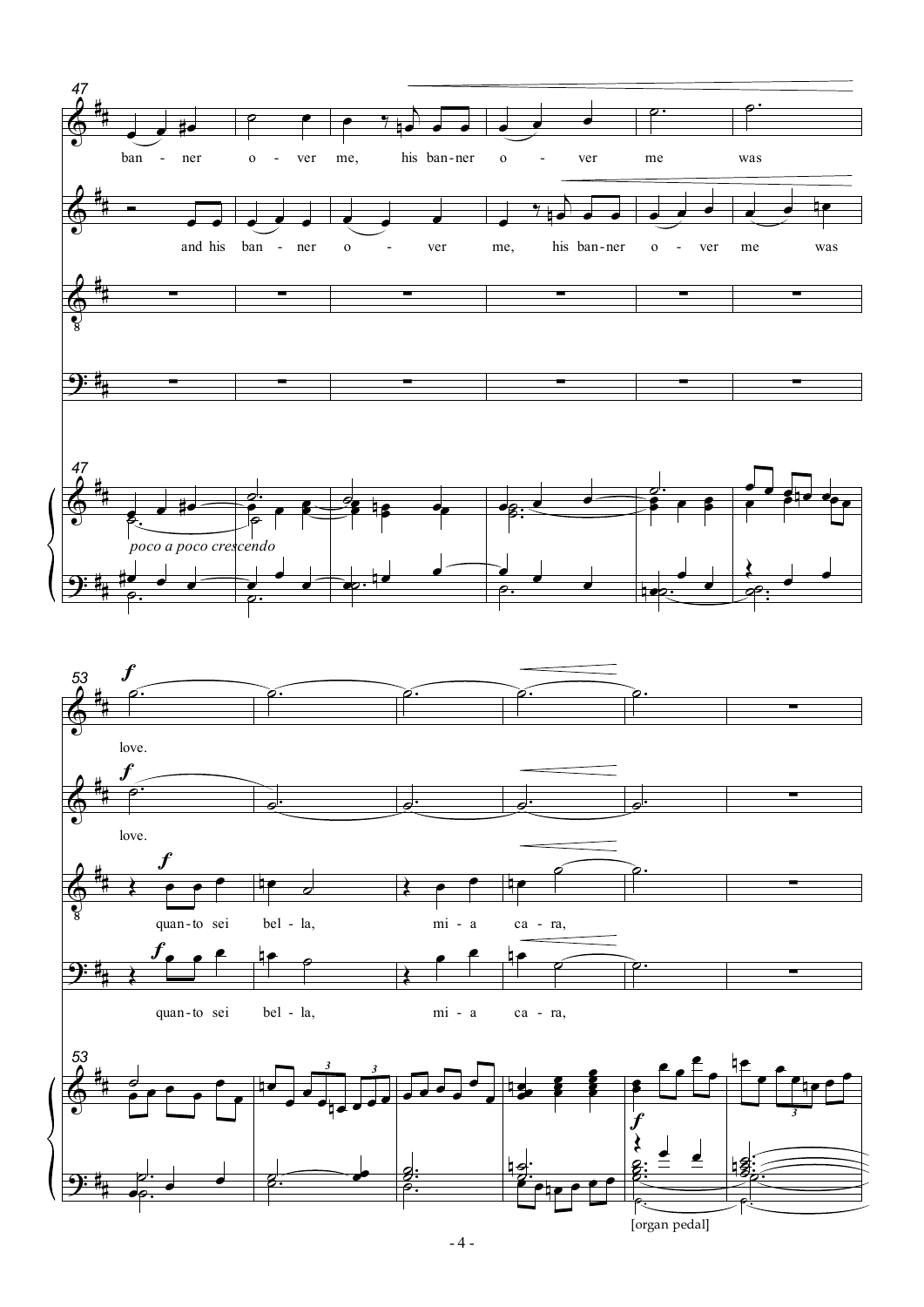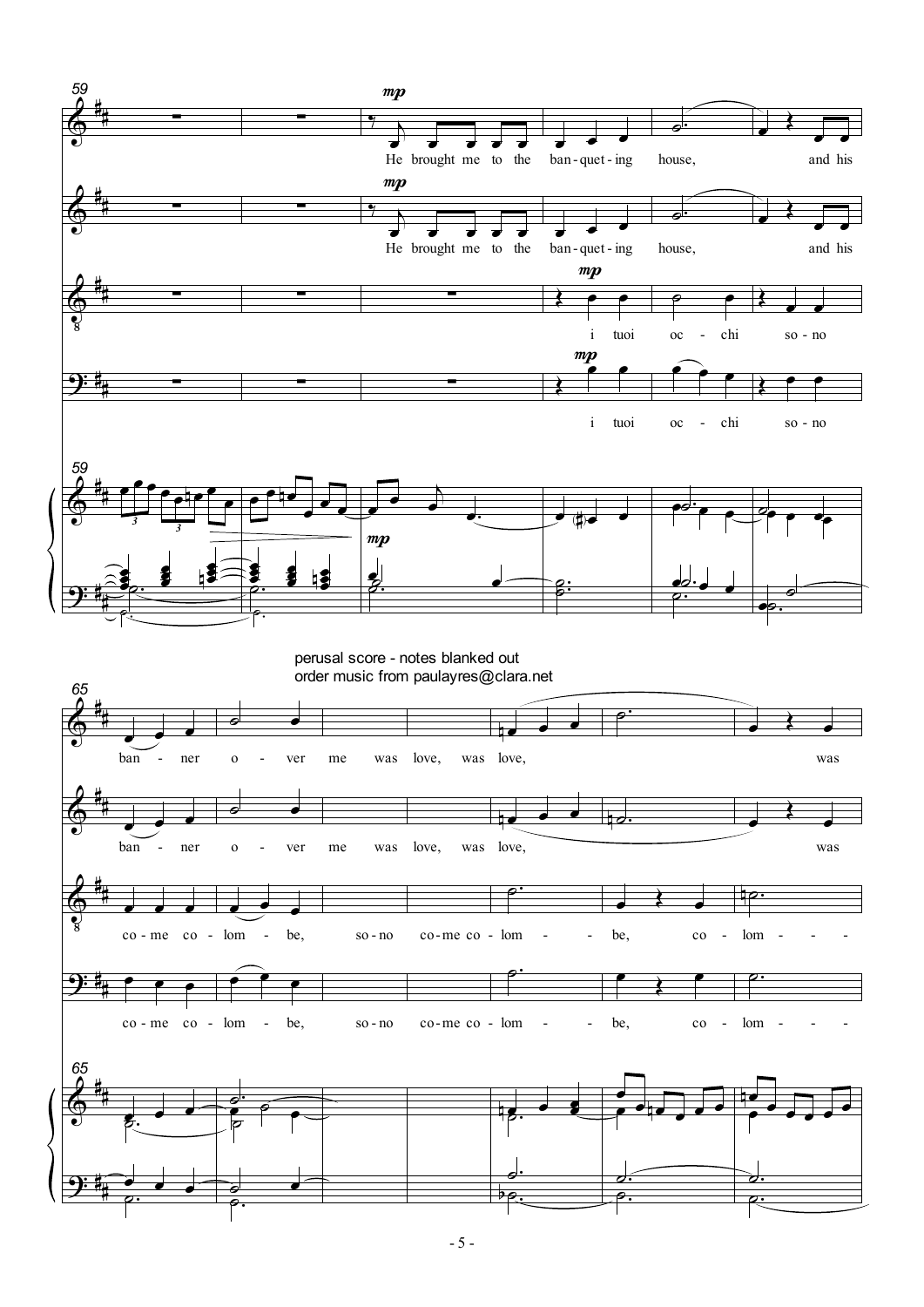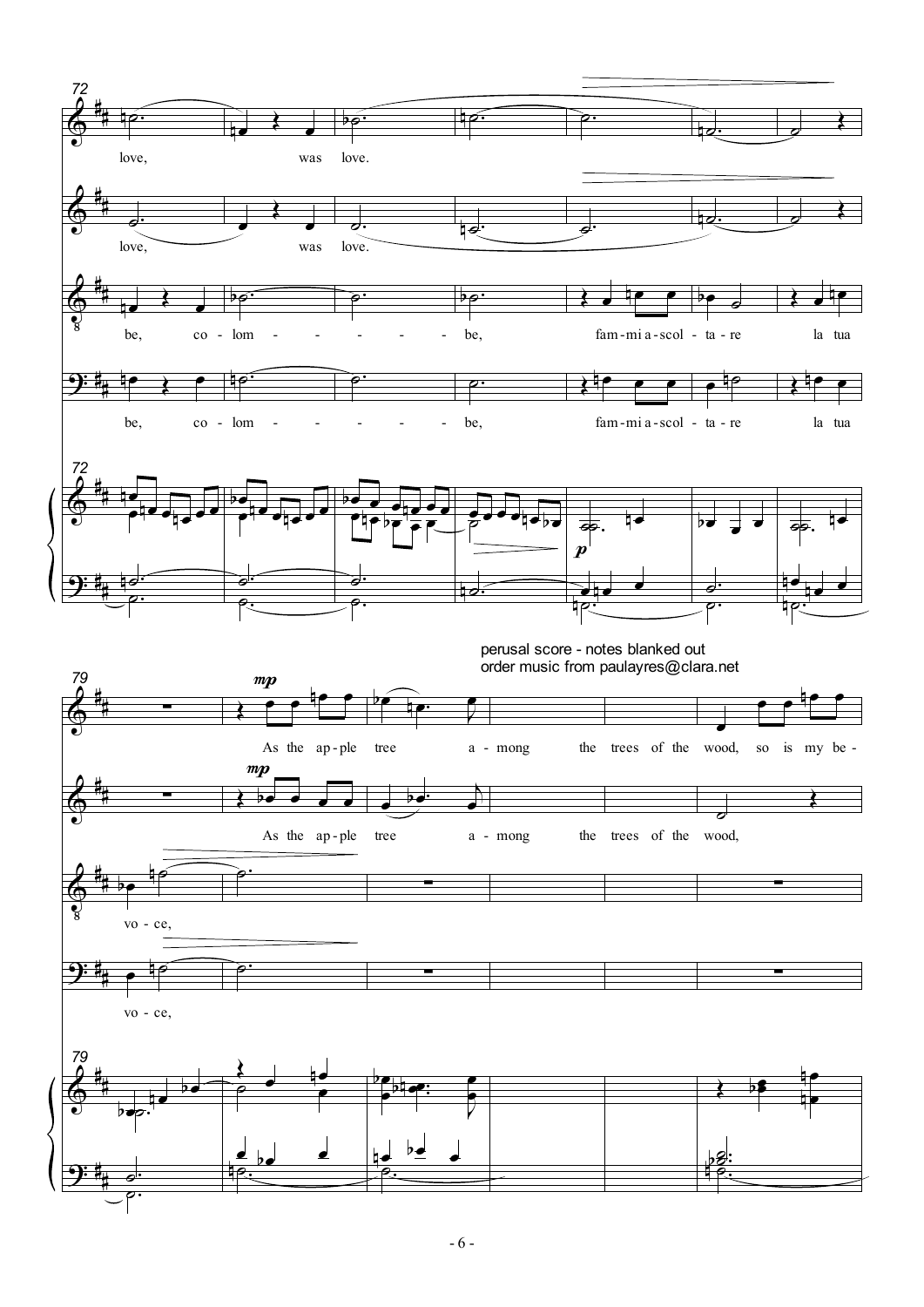